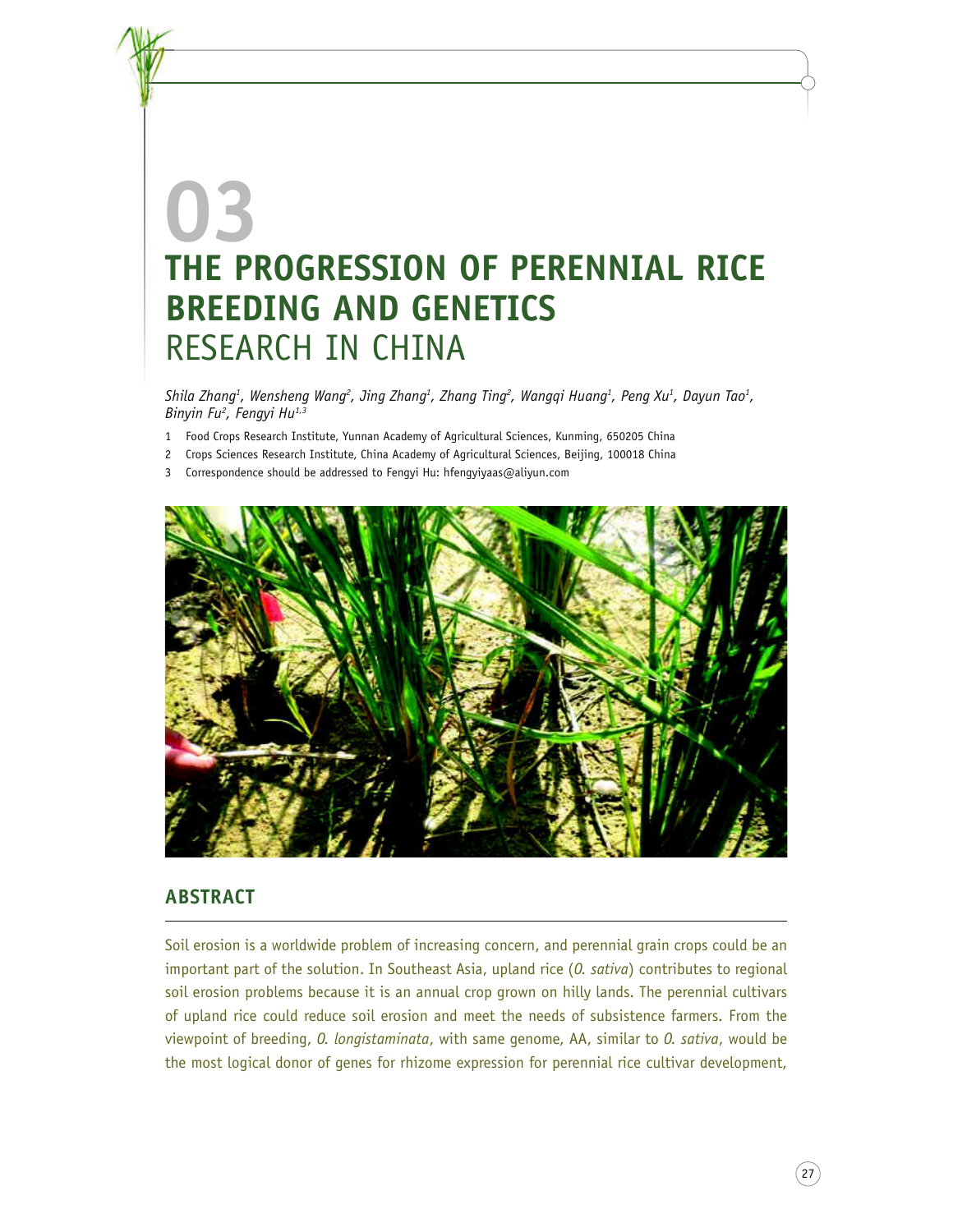*G E N E T I C S A N D B R E E D I N G : S TAT E O F T H E A R T, G A P S A N D O P P O R T U N I T I E S*

several donor traits, such as rhizome and stolon have been employed for perenniality. Up to now, there are some results as following: 1) based on the fine mapping of the rhizome genes (*Rhz*), via genomic library (BAC, Fosmid, rhizome cDNA library) construction and analysis, confirming the genetic regularity that the rhizome was controlled by two pairs of dominant complementary genes, *Rhz2*ࠊ*Rhz3*, and obtaining 15 rhizome locus and candidate functional genes; 2) the perennial rice breeding is on the way and some breeding lines that hold the rhizome genes were made. There are five perennial rice (PR) lines, namely PR23, PR57, PR129, PR137 and PR139, that have been bred; 3) the potential perennial materials were screened at different sites, such as Lao, Africa and China for perennial ability investigation. Thus development of perennial rice cultivars from *O. longistaminata* faces two large challenges: 1) the need to pyramid in an *O. sativa* background multiple rhizome QTL in order to get strong rhizome expression, and 2) the need to get rid of QTLs for low pollen fertility without losing linked QTLs for rhizomes.

**Keywords:** perennial rice, breeding, genetics research, *Oryza longistaminata*

# **INTRODUCTION**

 $28$ 

Soil erosion is a serious problem in the uplands of Southeast Asia (Figure 1). Once forest is cleared on sloping uplands and replaced with annual crops such as upland rice, nutrients are rapidly leached and soils are eroded, so lands need to return to forest for some years before being suitable again for crop production. Population pressure is reducing the duration of fallow, so performance of upland rice, associated crops and livestock are declining, as soil quality and fertility progressively deteriorate. A way is needed to stabilise these fragile soils (IRRI, 1998).

FIGURE 1. SOIL EROSION IN UPLAND RICE FIELD IN YUNNAN, CHINA



**Soil erosion in uplands of southeast Asia has been a serious problem that led to the project of developing perennial upland rice at IRRI (IRRI 1989)**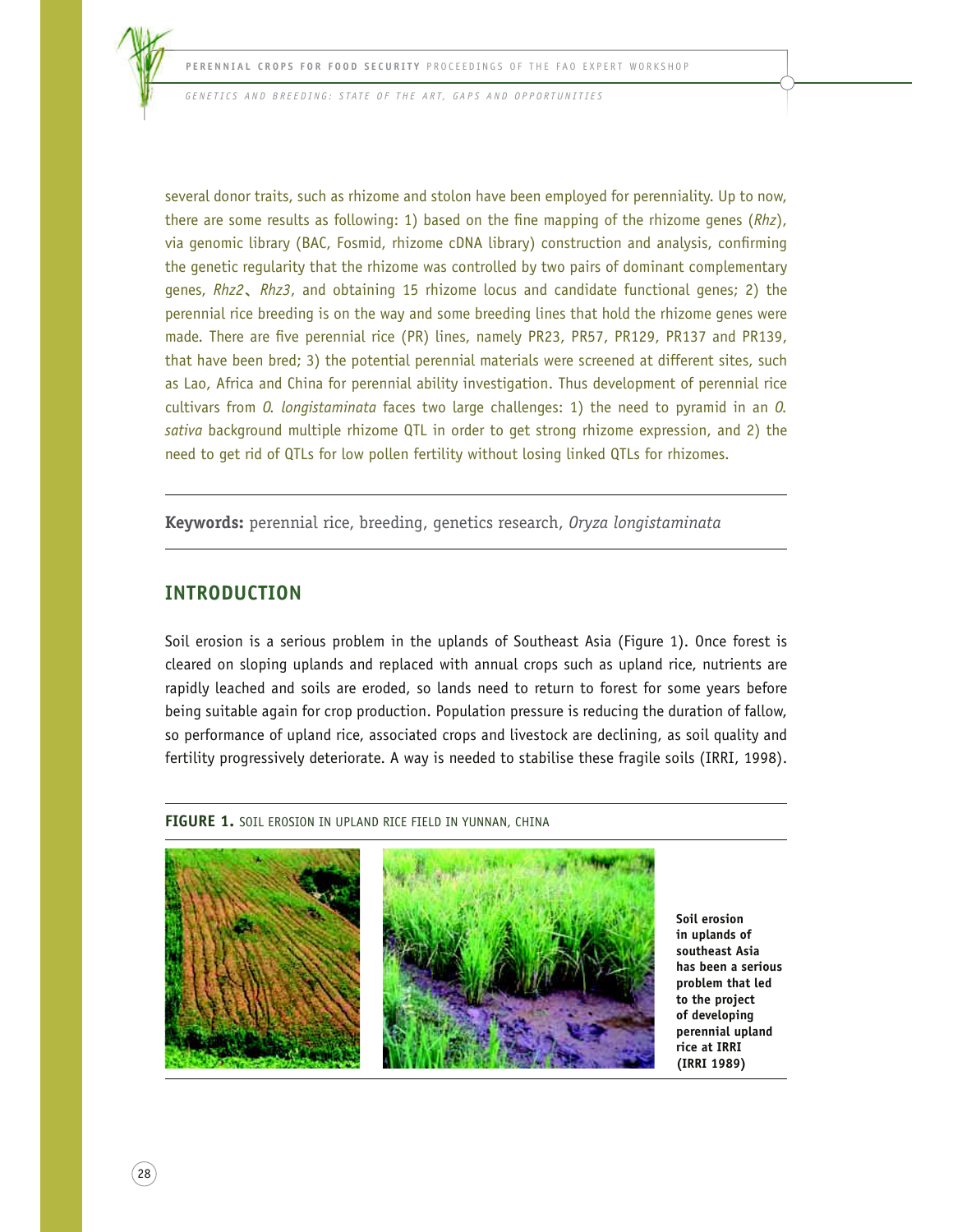| <b>SECTION</b>               | <b>COMPLEX</b>            | <b>SPECIES</b>                       | <b>CHROMOSOME</b><br><b>NUMBER</b> | <b>GENOME</b><br><b>GROUP</b> | <b>DISTRIBUTION</b>       |
|------------------------------|---------------------------|--------------------------------------|------------------------------------|-------------------------------|---------------------------|
| <b>ORYZA</b>                 | 0. sativa<br>complex      | 0. sativa L.                         | 24                                 | AA                            | worldwide                 |
|                              |                           | 0. nivara Sharma et<br>Shastry       | 24                                 | AA                            | Tropical and<br>Sub. Asia |
|                              |                           | 0. rufipogon Griff                   | 24                                 | AA                            | Tropical and<br>Sub. Asia |
|                              |                           | 0. meridionalis Ng                   | 24                                 | A <sup>m</sup> A <sup>m</sup> | Tropical and<br>Australia |
|                              |                           | 0. glumaepatula<br>Steud.            | 24                                 | AglAgl                        | South America             |
|                              |                           | 0. glaberrima Steud                  | 24                                 | A <sup>g</sup> A <sup>g</sup> | Africa (mainly<br>West)   |
|                              |                           | 0. barthii A. Chev.                  | 24                                 | A <sup>g</sup> A <sup>g</sup> | Africa                    |
|                              |                           | 0. longistaminata<br>Chev. et Roher  | 24                                 | $A^{\iota}A^{\iota}$          | Africa                    |
|                              | 0. officinalis<br>complex | 0. officinalis Wall ex<br>Watt       | 24                                 | CC                            | Tropical and<br>Sub. Asia |
|                              |                           | 0. minuta Presl. et<br>Presl.        | 48                                 | <b>BBCC</b>                   | Philippines               |
|                              |                           | 0. eichingeri Peter                  | 24                                 | CC                            | Sri Lanka, Africa         |
|                              |                           | 0. rhizomatis<br>Vaughan             | 24                                 | cc                            | Sri Lanka                 |
|                              |                           | 0. punctata Kotschy<br>ex Steud.     | 24, 48                             | BB, BBCC                      | Africa                    |
|                              |                           | 0. latifolia Desv.                   | 48                                 | CCDD                          | Latin America             |
|                              |                           | 0. alta Swallen                      | 48                                 | CCDD                          | Latin America             |
|                              |                           | 0. grandiglumis<br>(Doell) Prod.     | 48                                 | CCDD                          | South America             |
|                              |                           | 0. australiensis<br>Domin            | 24                                 | EE                            | Australia                 |
| RIDLEYANAE<br><b>TATEOKA</b> |                           | 0. brachyantha Chev.<br>et Roehr.    | 24                                 | FF                            | Africa                    |
|                              |                           | 0. schlechteri Pilger                | 48                                 | <b>HHKK</b>                   | Papua New<br>Guinea       |
|                              | 0. ridleyi<br>complex     | 0. ridleyi Hook. f.                  | 48                                 | HHJJ                          | SE Asia                   |
|                              |                           | 0. longiglumis<br>Jansen             | 48                                 | HHJJ                          | Irian Jaya,<br>Indonesia  |
| <b>GRANULATA</b>             | 0. meyeriana              | 0. meyeriana Baill                   | 24                                 | GG                            | <b>SE Asia</b>            |
| ROSCHEV.                     | complex                   | 0. granulata Nees et<br>Arn. ex Watt | 24                                 | GG                            | S and SE Asia             |

#### **TABLE 1.** *ORYZA* SPECIES, THE SPECIES COMPLEX, CHROM., GENOME GROUP AND DISTRIBUTION

Following reports of a successful cross between *Oryza sativa* and *O. longistaminata* at the Yunnan Academy of Agricultural Sciences (Tao, 2000), development of perennial rice was proposed as one way to maintain surface cover after clearing, with potential benefits to nutrient and soil retention, and rice and livestock performance (IRRI, 1998). With donor support from Europe, research commenced at IRRI, with several reports explaining the concept, outlining the approach and reporting some initial results (Xiu, 1995; Schmit, 1996; Tao, 2000; Sacks, 2003).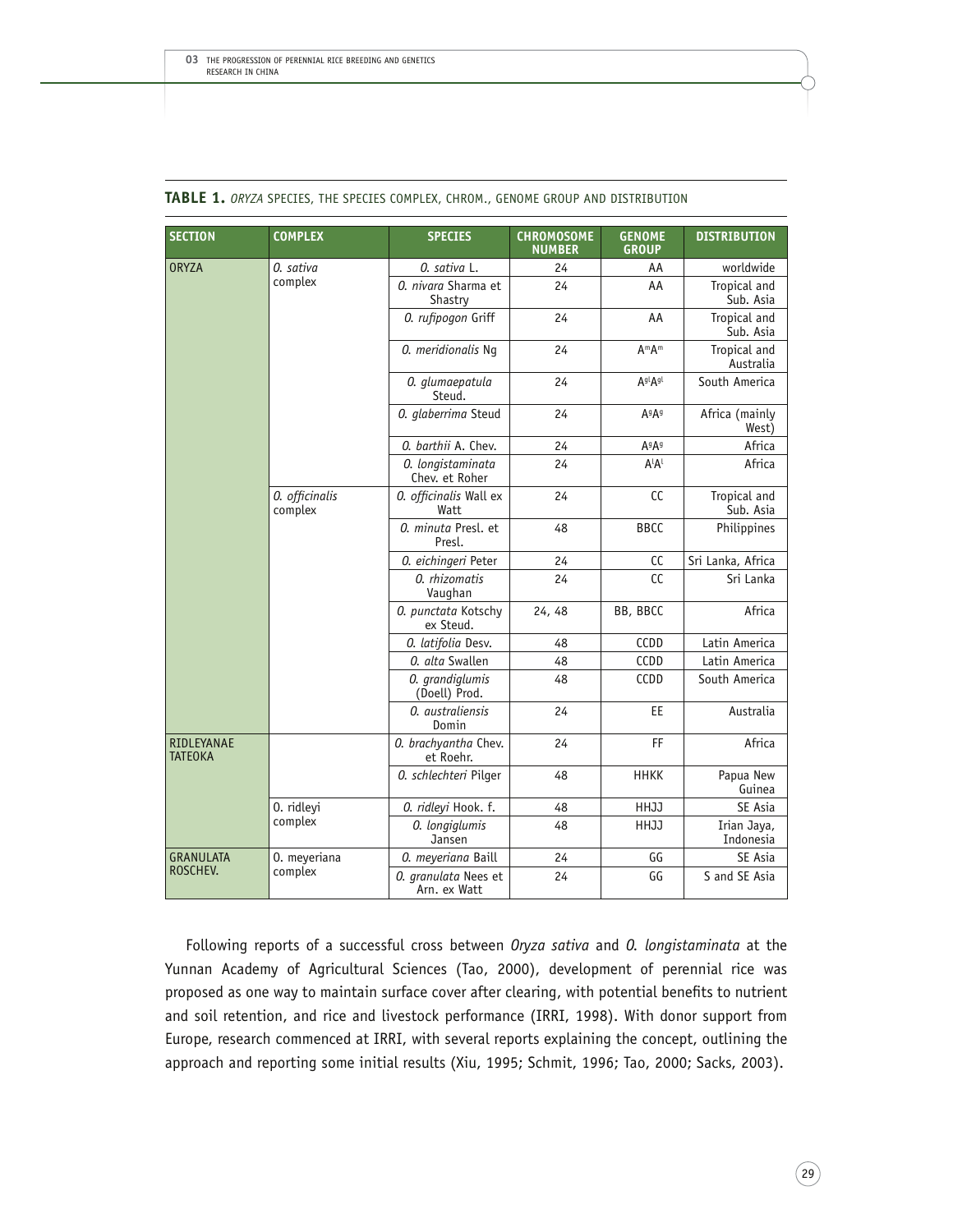

*GENETICS AND BREEDING: STATE OF THE ART, GAPS AND OPPORTUNITIES* 

## **METHODS**

The *Oryza* species are quite diverse, as indicated in Table 1, which lists the species with their chromosome number, genome group and distribution by *Oryza* complex*.* The species arrowed express perenniality, including *O. longistaminata* in the *O. sativa* complex, and *O. rhizomatis* and *O. australiensis* in the *O. officianalis* complex.

Initially, *O. sativa* was crossed with *O. longistaminata* and *O. rufipogon*, but the crosses were more successful with *O. longistaminata*, as it is in the same complex as *O. sativa*. Consequently, it was decided to use *O. longistaminata* predominantly as the source of perenniality. *O. longistaminata* is AA genome like *O. sativa*, and develops extensive rhizomes in its native wetland habitat (Figure 2).

#### **FIGURE 2.** THE *O. LONGISTAMINATA* (AA GENOME)



#### **The** *Oryza longistaminata*

**A. The panicle of the** *O. longistaminata*

- **B,C,E. The strong rhizomes of** *O. longistaminata*
- **D. The performance of** *O. longistaminata* **in field**

The breeding strategy adopted to develop perennial rice at Yunnan Academy of Agricultural Sciences was as follows. RD23 was chosen as the *O. sativa* parent, as this cultivar was widely grown in lowland or upland, high yielding, good grain quality glutenous, and with disease resistance to rust etc. It was crossed with *0. longistaminata*, and the  $F<sub>1</sub>$  was intermediate in characteristics between the parents (Figure 3).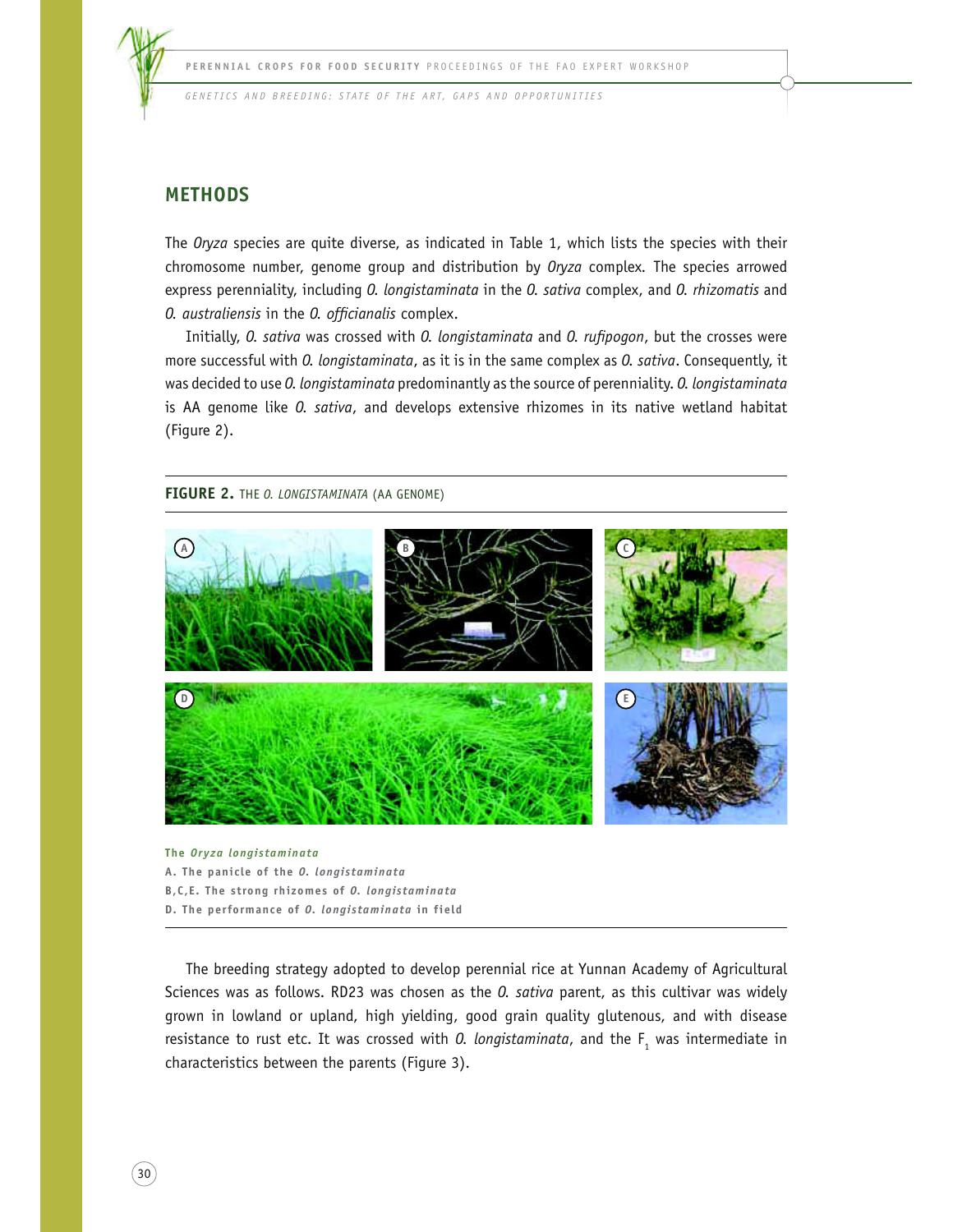

#### **FIGURE 3.** THE STRATEGY FOR PERENNIAL RICE BREEDING

From a combination of intercrossing among the  $F_1$  progeny, backcrossing to RD23, and selection for desired traits, progress was made in developing perennial rice (Figure 3). This process was repeated a number of times using a wide range of successful cultivars as the *O. sativa* parent, but to date, the most successful has been with RD23. Selection, including marker-aided selection (MAS), was used to assist in transferring the perenniality traits from *O. longistaminata* into perennial rice. This followed successful research to identify QTL associated with rhizome development in *O. longistaminata*.

## **RESULTS**

## **1. Genetic analysis of rhizome production**

Genetics of rhizome expression was explored with Simple-Sequence Repeats (SSR) markers on the F<sup>2</sup> population from RD23/ *O. longistaminata*, using field and marker data. The PCR-based molecular genetic map (Figure 4) revealed three regions on chromosomes 3 and chromosome 4 of rice that indicated the two dominant complementary genes for rhizome expression, which were designated as *Rhz2* and *Rhz3*, respectively (Hu, 2001; Hu, 2003).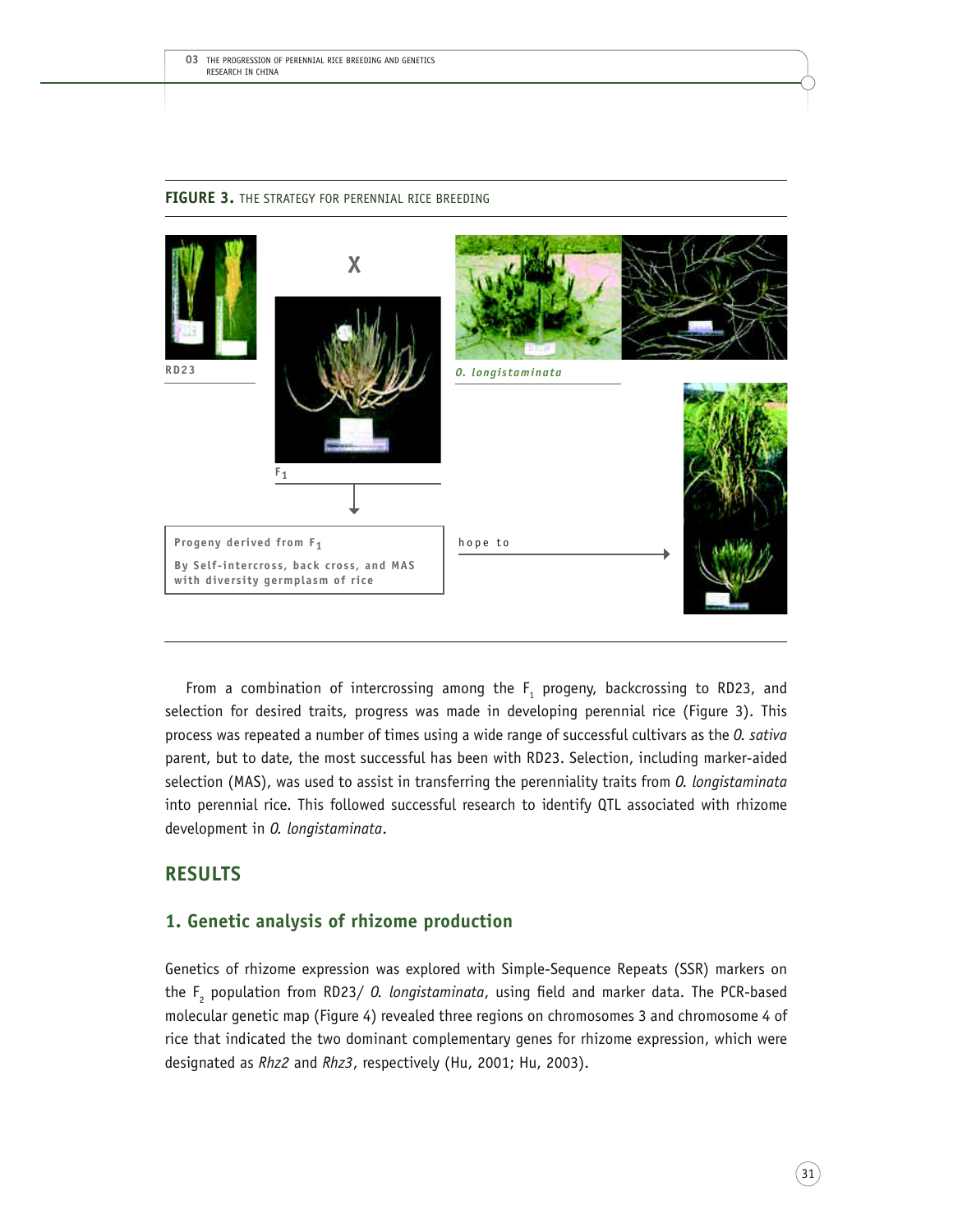

**FIGURE 4.** MOLECULAR GENETIC MAP OF RD23\_LONGI

 $\left(32\right)$ 



*Rhz3* on chromosome 4 co-located with many related root traits, including root length, root number, root branching density, root branching number, root internode length, root internode number, tiller number and root dry weight (Figure 5). Likewise, *Rhz2* on Chromosome 3 was colocated with root branching density, root internode length and tiller number, with the other traits closely located on the same arm of chromosome 3. The strong association between rhizome QTLs and related root QTLs lends confidence, as rhizome formation should lead to changes in the other parameters (Hu, 2003).

Subsequent fine mapping for *Rhz3* identified flanking markers RM14603 and OSR16 about 35 kb apart for *Rhz2* in 2008, and in 2012, a functional 5 scaffold was determined (Figure 6). Likewise, for Rhz3, the flanking markers were RM119 and RM17000 at 9.528 kb apart, with a 6 scaffold determined (Figure 7).

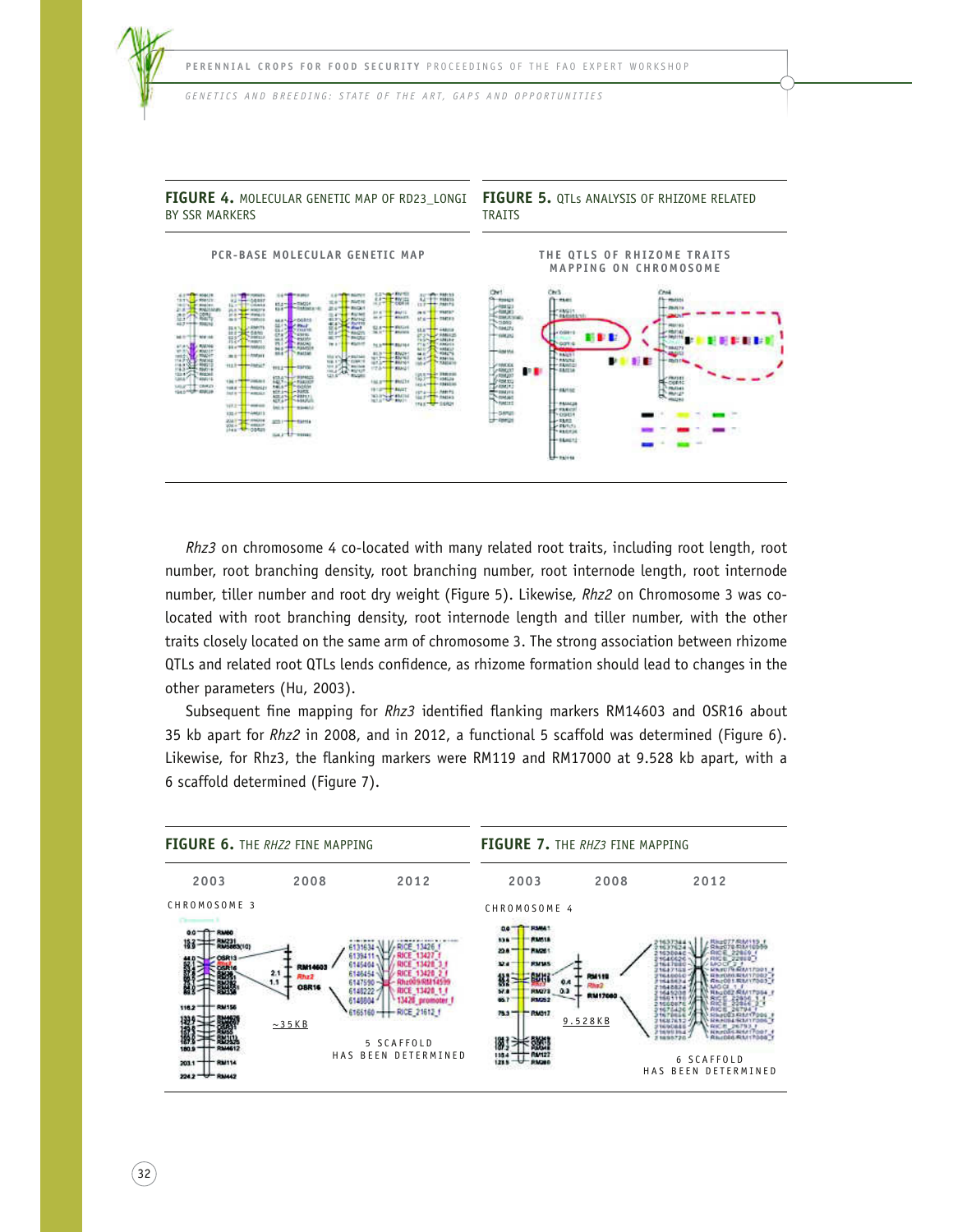# **2. Breeding of perennial rice**

Materials were initially evaluated and selected in the greenhouse, before being evaluated and selected in several field environments. Sanya on Hainan Island in the south of China was used from 2007 to 2010 to allow rapid generation advance under tropical lowland paddy conditions, as two crops per year were possible there. From 2011, however, the breeding station was moved from Sanya to Jing Hong in southern Yunnan Province, with additional field sites established on different soils at Puer and Menglien, which were perceived to be more appropriate environments for perennial rice.

Field evaluation demonstrated that plants were able to regrow successfully in the field for at least three seasons under these conditions, demonstrating not only regrowth and survival, but also reproductive success and grain set in the field.

The outstanding line was PR23 derived from RD23/ *O. longistaminata*, although PR57, PR129 and PR137 were also promising. Field performance of PR23 is after grain harvest in Simao, during regrowth in Simao and Jing Hong, and as a mature crop close to harvest in its third year in Jing Hong (Figure 8). A close-up of PR23 regrowth relative to senesced stems cut in the previous year is shown (Figure 9), along with a close-up of dry season survival at Puer (Figure 10).



**FIGURE 8.** THE PR LINES: PR23

**The phenotype of PR23 in Jinghong, 2012/5 during Len Wade visiting there**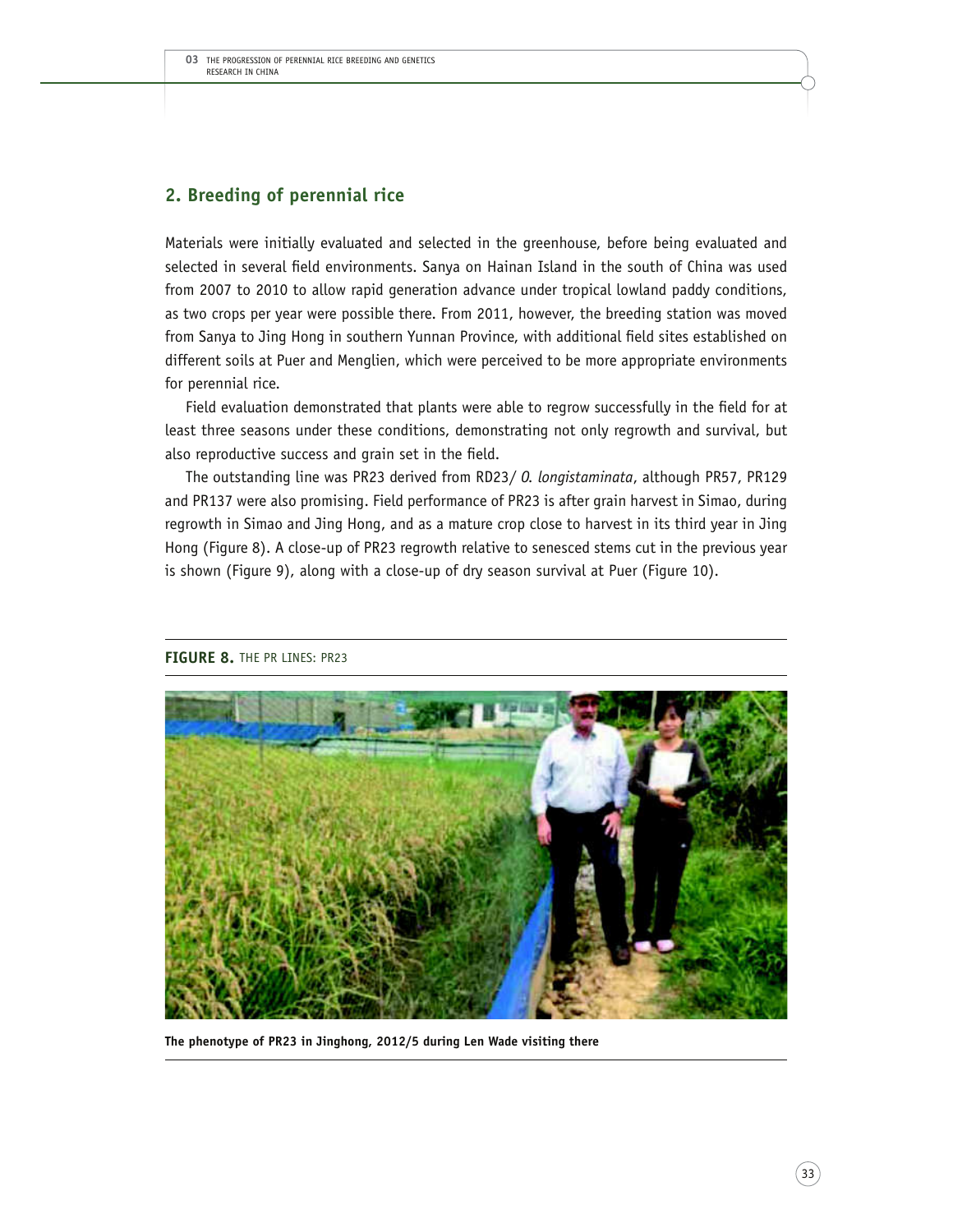

**FIGURE 9.** THE REPRODUCTION ABILITY OF PR23



R E - G R O W T H F R O M U N D E R G R O U N D



THE OLD STEMS

**The growth situation of PR23 after cutting the stub back to 10-15 cm 2 months in Jinghong (The third growth season)**

#### **FIGURE 10.** THE REPRODUCTION ABILITY OF PR23



**PR23 leave in field for next season growth 2011/12, Simao, Yunnan**

#### **TABLE 2.** YIELD VARIATION OF PR23 BETWEEN DIFFERENT GROWTH SEASONS AND SITES

| <b>CROP SEASON</b>   | PHENOLOGICAL STAGE           | <b>YIELD OF PER UNIT AREA</b><br>(KG/HA)                                     | <b>DEATH RATE</b><br>(OVER YEAR) | <b>SITE</b>          |  |
|----------------------|------------------------------|------------------------------------------------------------------------------|----------------------------------|----------------------|--|
| First growth season  | 2011/1/10-2011/6/10<br>150d  | 5619.83                                                                      |                                  | Jinghong,<br>Yunnan, |  |
| Second growth season | 2011/6/13-2011/10/22<br>131d | 3905.05                                                                      |                                  | China                |  |
| Third growth season  | 2012/2/10-2012/6/5<br>116d   | 4027.57 <sup>a</sup>                                                         | 3.5%                             |                      |  |
| First growth season  | 2011/3/7-2011/8/10<br>157d   | 7350.00                                                                      |                                  | Simao,<br>Yunnan,    |  |
| Second growth season | 2011/8/30-                   | The temperature was too low that the<br>grain setting rate was not very good |                                  | China                |  |
| Third growth season  | 2012/3/28-2012/8/15<br>137d  | 6720.00                                                                      | 5.4%                             |                      |  |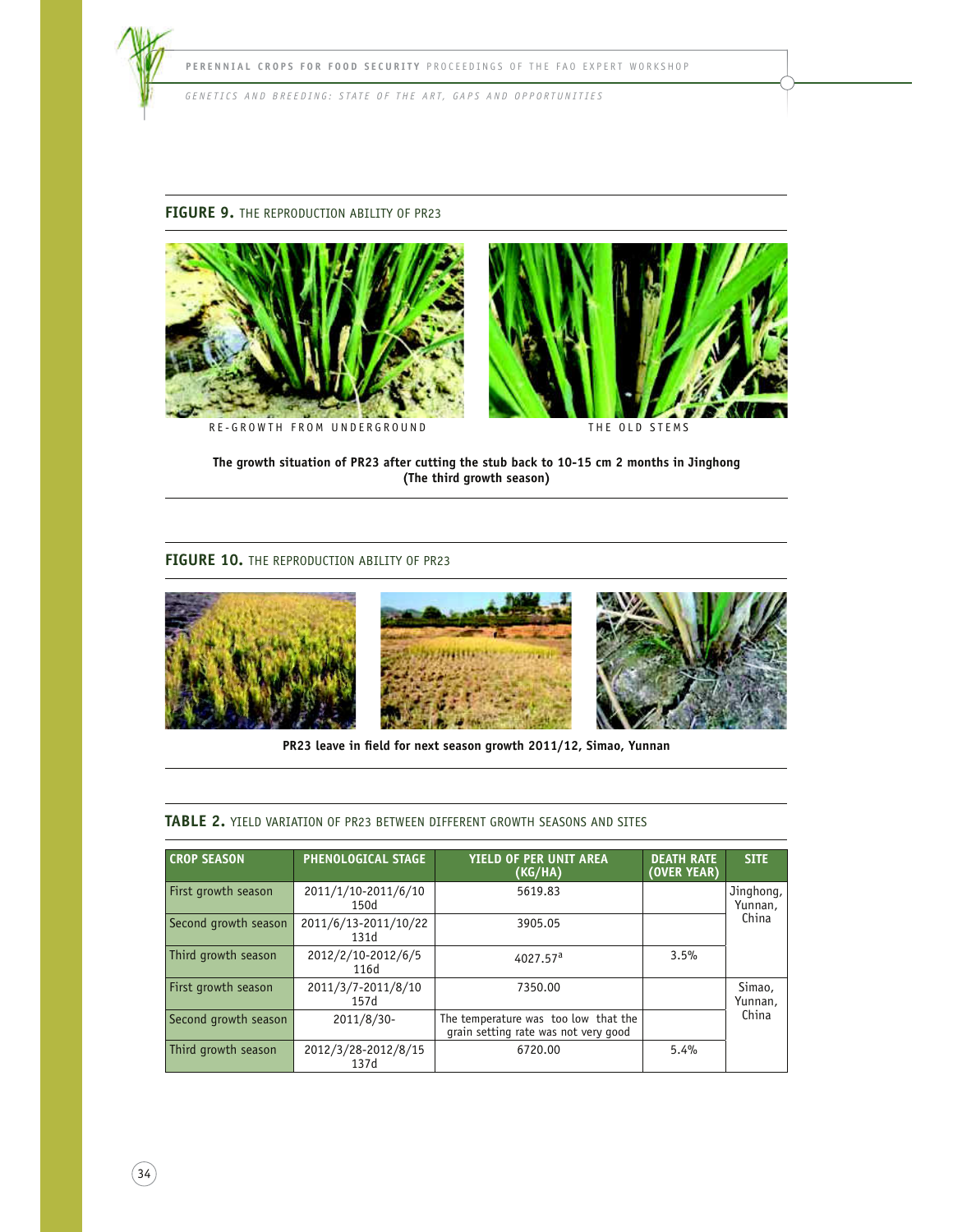The yield performance of PR23 perennial rice over three seasons in the field at Jing Hong and Simao is shown in Table 2. Yields from the first wet season were impressive at 5.6 and 7.4 tonnes/ ha. Not surprisingly, yields were lower in the drier second season when temperatures were lower in winter. Survival in the second wet season was impressive, with about 5 percent loss in plant stand over the first year. Nevertheless, wet season yields in the second year declined to about 70 and 90 percent of yields in the first wet season, respectively, which may reflect different seasonal conditions, some decline in plant vigour, or both. What factors may contribute to such changes needs further investigation, even though yields were still impressive in season three at 4.0 tonnes/ha (with some rat damage) and 6.7 tonnes/ha.

As a result of the strong performance of PR23 in the field, and farmer and district interest at the field sites, PR23 has entered pre-release testing for release as a perennial rice cultivar in Yunnan Province. At this stage, an individual farmer can try a small area, but a further three years of field evaluation data at several sites in Yunnan is needed before formal release of the cultivar, and any approval to increase and release seed to farmers. Nevertheless, the entry of PR23 to pre-release testing in Yunnan is a first for the perennial crops community. While some perennial species have been improved, and some fortuitous discoveries of unknown origin have been identified and grown by a few farmers, this is the first report of the intentional selection of a perennial cultivar from a cross with a related wild perennial species. This represents a milestone in combining a capacity to regrow with a capacity to set grain in subsequent generations. Hopefully, this heralds the advent of further breeding success in the perennial grains community.

#### **3. Collaborations in perennial rice**

In 2011, collaboration was established in neighbouring Lao, PDR via the ACIAR project on developing improved farming and marketing systems for rainfed regions of southern Lao PDR (Wade and Sengxua, 2014). A set of 13 recombinant inbred lines from the cross RD23/ *O. longistaminata* was planted at Xepon in Savannakhet Province and Phone Ngam in Champassak province in southern Lao PDR (Figure 11). The lines performed well in the first wet season (Table 3), but there was some stand loss in the harsher conditions encountered on light-textured soils in southern Lao, PDR, despite life-saving applications of water during the dry season. Some plants of most entries did regrow at both sites in the second wet season, but at one site, the farmer allowed livestock to graze at break of wet season, and heavy rain and flooding shortly thereafter resulted in total crop loss at Xepon. At the other site, the crop survived the typhoon, but plant vigour was affected and greater weed competition resulted, so yields at Phone Ngam were much lower in the second wet season (Table 3). A second set of 22 recombinant lines has now been sent to Lao, PDR for evaluation, and with the experience provided by this initial attempt, should be conducted with better management next time. Nevertheless, the capacity to regrow and produce forage and grain in the second year was recognised by the collaborators, who wish to continue this research in perennial rice. The plant breeders in particular were keen to collaborate in this research.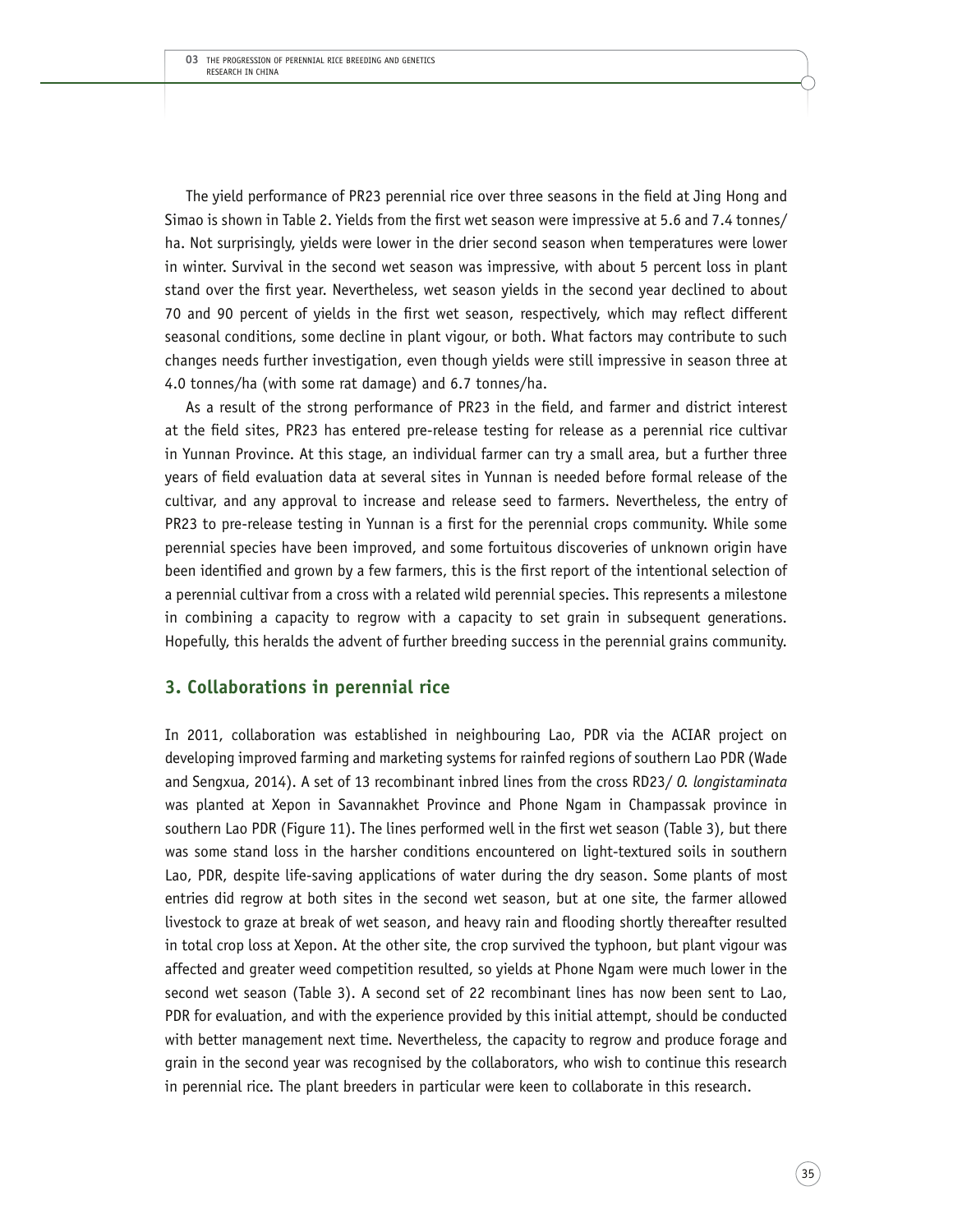

**FIGURE 11.** PERENNIAL RICE LINES GROWN IN XEPON, SAVANNAKHET AND PHONENGAM, PAKXE, CHAMPASAK, FOR ONE (2011) AND TWO (2011-2012) YEARS, RESPECTIVELY



**TABLE 3.** ANALYSIS OF VARIANCE OF GRAIN YIELD (g/m<sup>2</sup> ) OF 13 PERENNIAL RICE LINES GROWN IN XEPON, SAVANNAKHET AND PHONENGAM, PAKXE, CHAMPASAK, FOR ONE (2011) AND TWO (2011-2012) YEARS, RESPECTIVELY

| <b>SOURCE</b>       | df  | <b>TYPE II SS</b> | <b>MS</b>    | F         | P          |  |  |  |  |
|---------------------|-----|-------------------|--------------|-----------|------------|--|--|--|--|
| <b>MAIN EFFECTS</b> |     |                   |              |           |            |  |  |  |  |
| Year                | 1   | 1172206.515       | 1172206.5    | 1138.8705 | $.0000***$ |  |  |  |  |
| Site                | 1   | 413.1565707       | 413.15657    | 0.4014069 | .5283 ns   |  |  |  |  |
| Entry               | 12  | 140679.6121       | 11723.301    | 11.389905 | $.0000***$ |  |  |  |  |
| <b>INTERACTION</b>  |     |                   |              |           |            |  |  |  |  |
| Year x Entry        | 11  | 39082.49769       | 3552.9543    | 3.4519128 | $.0007***$ |  |  |  |  |
| Site x Entry        | 11  | 30768.72232       | 2797.1566    | 2.717609  | $.0053**$  |  |  |  |  |
| Error               | 74  | 76166.06598       | 1029.2712 <- |           |            |  |  |  |  |
| Total               | 110 | 1893016.645       |              |           |            |  |  |  |  |
| Model               | 26  | 1816850.579       | 50468.072    | 49.032824 | $.0000***$ |  |  |  |  |

R^2 = SSmodel/SStotal = 0.95976471407

Root MSerror = sqrt (MSerror) = 32.0822561844

Mean Y = 188.996693703

 $36$ 

Coefficient of Variation = (Root MSerror)/ abs (Mean Y) \*  $100\% = 16.975036\%$ 

A related evaluation conducted in Nairobi, Kenya has confirmed the initial set of materials could not cope well with dry periods and their associated water deficits (Figure 12). Further research is needed to develop perennial rices able to cope with the severity of abiotic stresses under rainfed conditions, including drought in rainfed lowland and especially rainfed uplands. An optimistic note was provided by plant survival after three seasons on rainfall alone at Puer. The soil there is heavier with greater water-holding capacity, and temperatures in the dry season are cooler at higher elevation, so water loss is reduced, and plants survived. This observation lends confidence to the prospect for further improvements in dry season survival.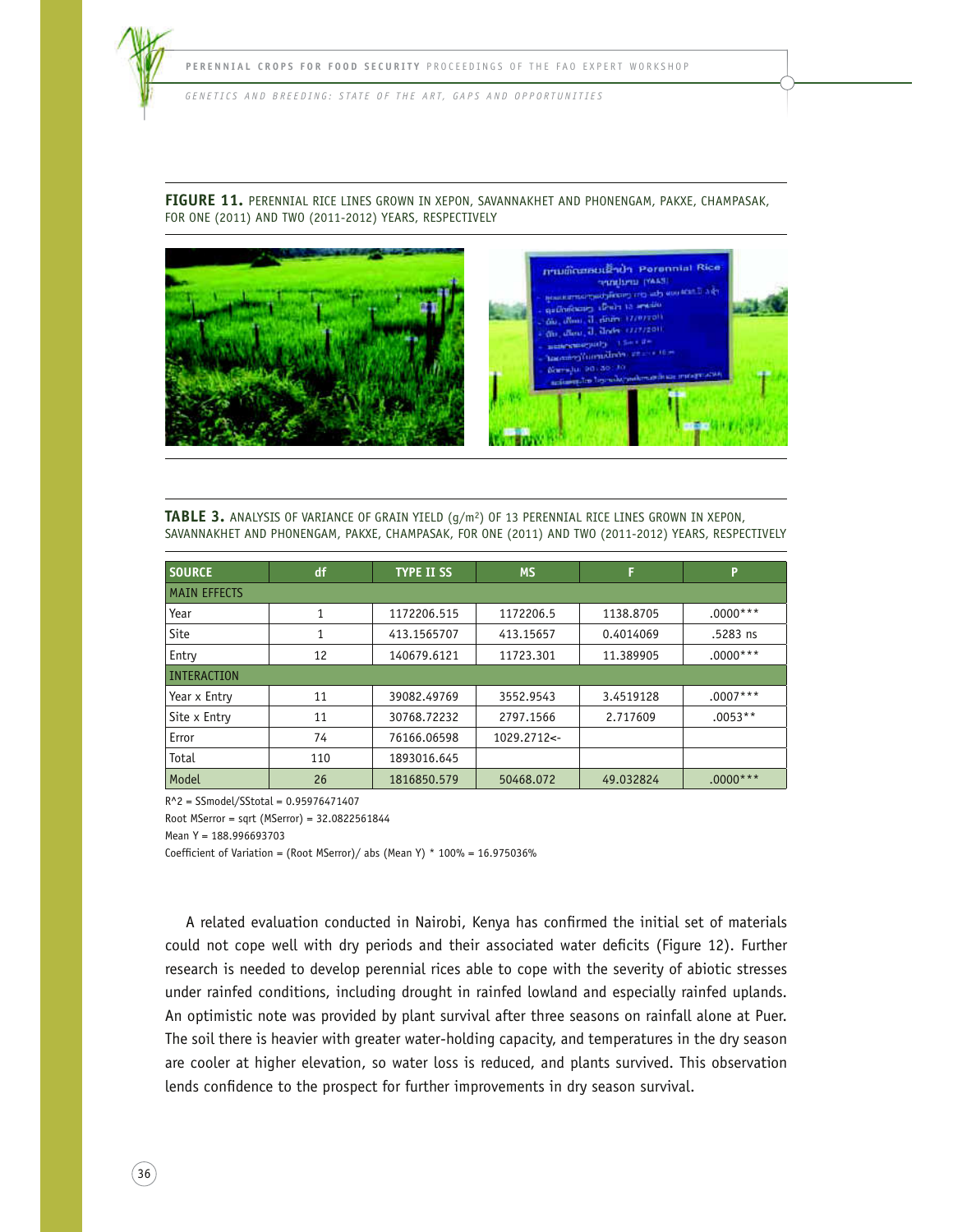#### **FIGURE 12.** THE PERENNIAL ABILITY TEST OF PR23 IN AFRICA



**DES: DESMODIUM did not respond well to extreme drought conditions**

# **CONCLUSIONS**

A successful perennial rice breeding program has been established at Yunnan Academy of Agricultural Sciences, with the line PR23 now in pre-release testing in Yunnan Province. This success is based on a strategy of intercrossing  $F_1$  lines, backcrossing to the cultivated rice parent, and rigorous selection for survival and seed set in the field. Development of perennial rice is consequently at the forefront of perennial grain development, and will hopefully act as an incentive to success in other species. The time is ripe to build on this success by establishing a consortium of perennial crop researchers, supported by a suite of donors to ensure the continuity of efforts needed for success in this challenging but important endeavour. Despite some success in developing a perennial rice phenotype which may be suitable for more favourable lowland conditions in which abiotic stresses are minimal, significant challenges remain in developing a robust perennial rice for the harsher rainfed lowland and especially upland ecosystem, where perennial rice is really needed.

# **ACKNOWLEDGEMENTS**

The program in China was supported by the National Science Foundation of China (U1302264) and the Chinese 973 Program (2013CB835201), and The Land Institute in Salina KS, USA of special program for Fengyi. The assistance of the research team from YAAS and districts of Jing Hong, Puer and Menglian is acknowledged. Technical advice in genetics and breeding were provided by Dr Erik Sacks and Dr Stan Cox.

The program in Lao PDR was supported by the Australian Centre for International Agricultural Research (ACIAR) via project CSE/2009/004. The assistance of the research team from the National Agriculture and Forestry Research Institute (NAFRI, Lao PDR), International Rice Research Institute (IRRI-Laos) and Charles Sturt University (Wagga Wagga, Australia) is acknowledged, especially Dr Chanthakhone Boulaphanh, Dr Ben Samson, Dr Pheng Sengxua and Professor Len Wade. In Nairobi Kenya, the site was supported by Dr Jingjiang Zhou from Rothamsted Research UK.

 $(37)$